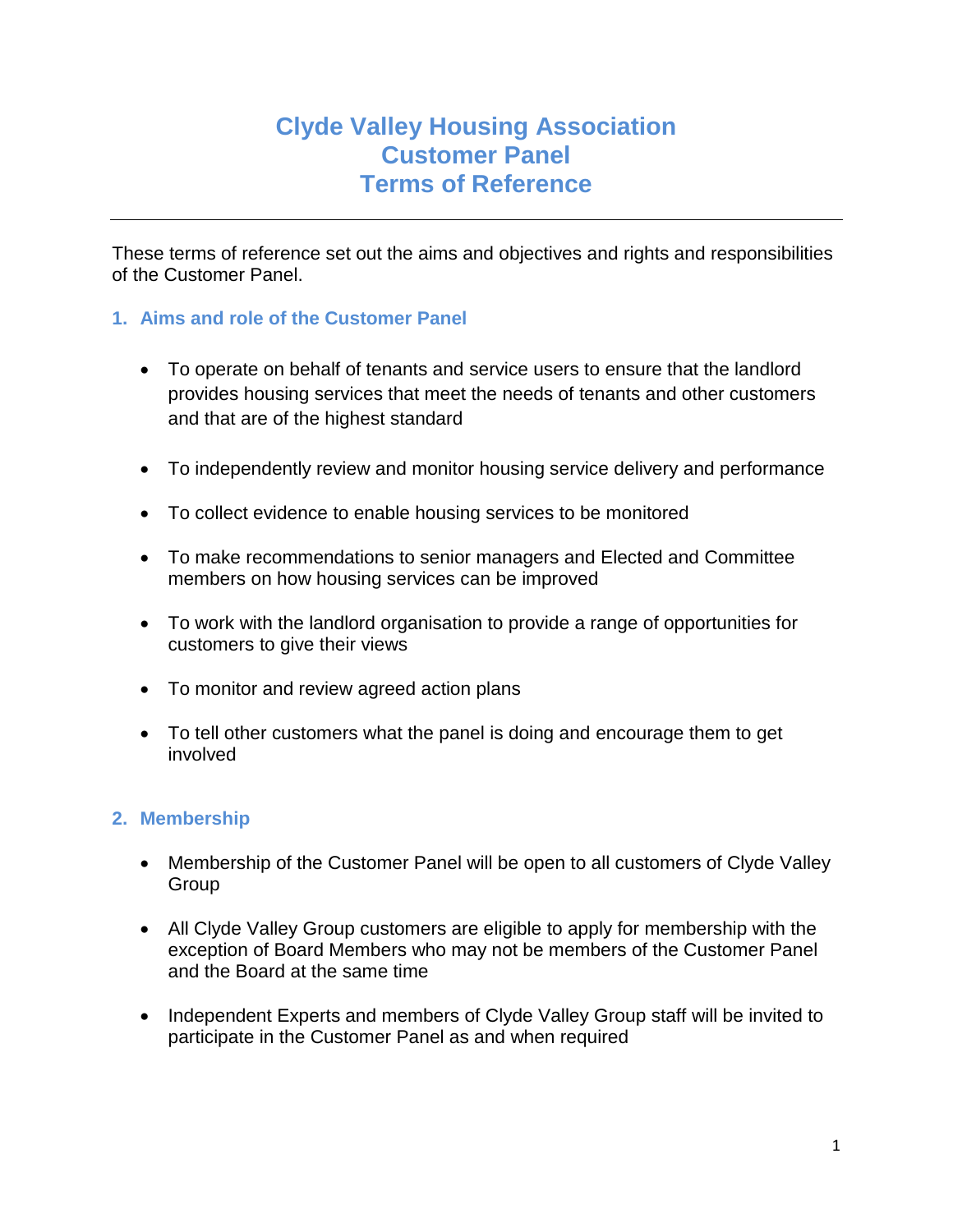- In the first year of the Customer Panel membership will be made up of all customers who express an interest and agree to participate in the work of the Panel and abide by the Terms of Reference and Code of Conduct
- Membership selection will be reviewed after one year and any changes to selection criteria will be agreed at this time
- The Customer Panel may co-opt members with specific skills considered appropriate to assist the Panel in its duties with specific time limited work programmes
- The Customer Panel will develop a Code of Conduct

# **3. Equality & diversity**

- The Customer Panel should recognise the existence and importance of the different ages, races, genders, abilities and lifestyles within the resident profile and will strive to ensure that no group or individual will be disadvantaged as a consequence of its activities
- The Panel will be committed to promoting equality of opportunity to all persons in every respect of activities carried out by it

# **4. Code of conduct**

- The Customer Panel has an agreed Code of Conduct that all Panel Members will adhere to
- Members will sign the Code of Practice to agree their roles and responsibilities

#### **5. Frequency of meetings**

- The Customer Panel will meet quarterly prior to Clyde Valley Housing Association Board Meetings
- A quorum for Customer Panel meetings will be five members
- The Customer Panel will annually elect a Chairperson from its membership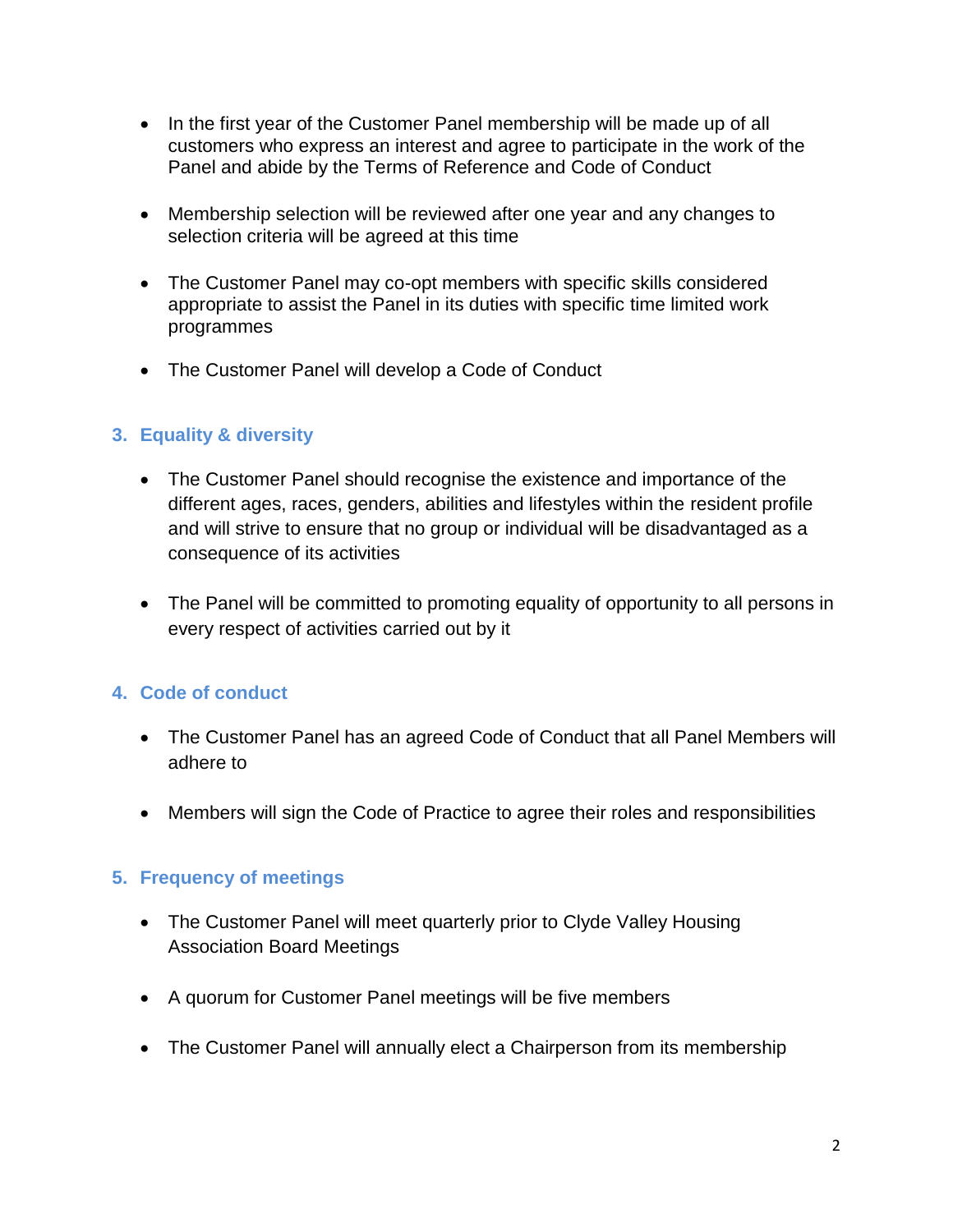#### **6. Officer support**

- CVHA will provide administration support to the Customer Panel as required
- CVHA will provide access to relevant staff and Board Members to assist in progressing the work of the Customer Panel and staff will attend meetings with Customer Panel members as and when required
- CVHA will provide training and support from an external organisation will be provided to the Customer Panel as and when required

#### **7. Area of business**

- The Customer Panel will review and monitor CVHA's Annual Report to the Charter (ARC).
- The Customer Panel will set its own work programme but will also consider requests and advice from CVHA's Management Team and Board
- The priority areas for review will be decided using feedback from all available information, including, but not limited to;
	- o Customer Panel Members
	- o Key Performance Indicators
	- o CVHA Customers
	- o Satisfaction Surveys
	- o Complaints, compliments and suggestions

#### **8. Programme of work**

- The main focus of the work will be to review and inspect CVHA policies, services and standards
- The Customer Panel Members will develop a work plan to prioritise policies, services and standards for inspection and review
- Progress on the work plan will be considered at each quarterly Customer Panel meeting
- The Customer Panel will establish sub groups from its membership and wider customers from time to time to carry out service inspections and reviews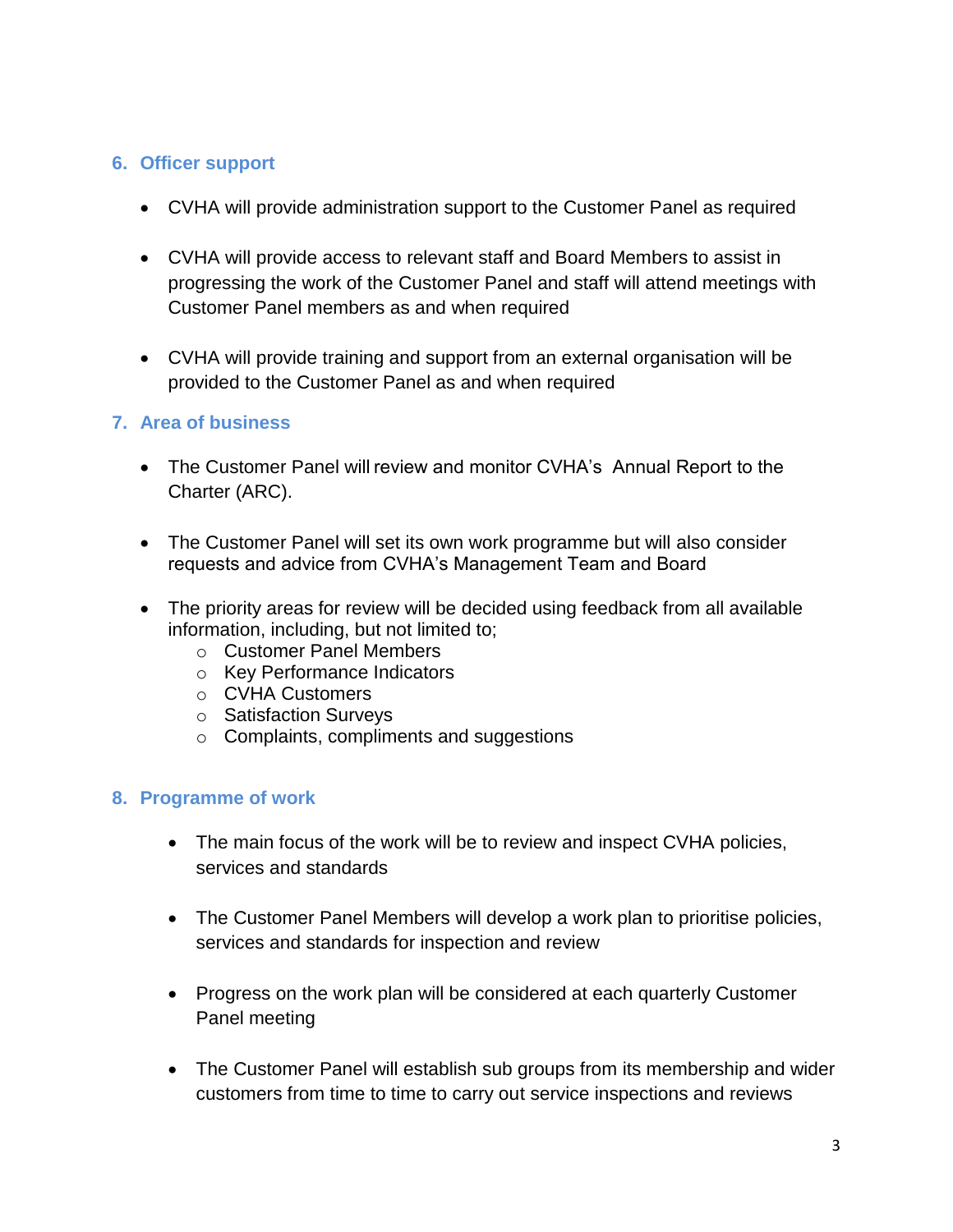## **9. Accountability to tenants**

- The Customer Panel will inform other Customers of the work of the Panel through but not limited to:
	- o The CVHA newsletter
	- o The CVHA web site
	- o Contact with other customers in neighbourhoods
- The Customer Panel will endeavour to represent the views of CVHA customers through:
	- $\circ$  Feedback to the Panel on issues raised in local communities
	- o Consideration of issues raised in customer surveys
	- $\circ$  Consideration of issues raised through CVHA's complaints, compliments and recommendations process

## **10.Accountability to and from the Customer Panel, Senior Management Team and Governing Body**

- The Customer Panel will report its findings and recommendations to CVHA functional directors and CVHA Board
- Customer Panel members will have the opportunity to present its findings and recommendations to the Board at appropriate Board Meetings
- Where the Customer Panel is dissatisfied with the response from CVHA, then the Panel will have the opportunity to meet with other senior management representatives within the landlord organisation to discuss in more detail and negotiate a more satisfactory outcome before further presentation to the Board

# **11.Budget**

- CVHA will agree a budget to allow the effective operation of the Customer Panel, including but not limited to:
	- o Administration costs
	- o Travel expenses
	- o Venue for meetings
- The landlord will consult with the Scrutiny Panel and negotiate a budget to support the Scrutiny Panel to operate effectively. An annual budget will be agreed and quarterly budget reports made available to the Scrutiny Panel